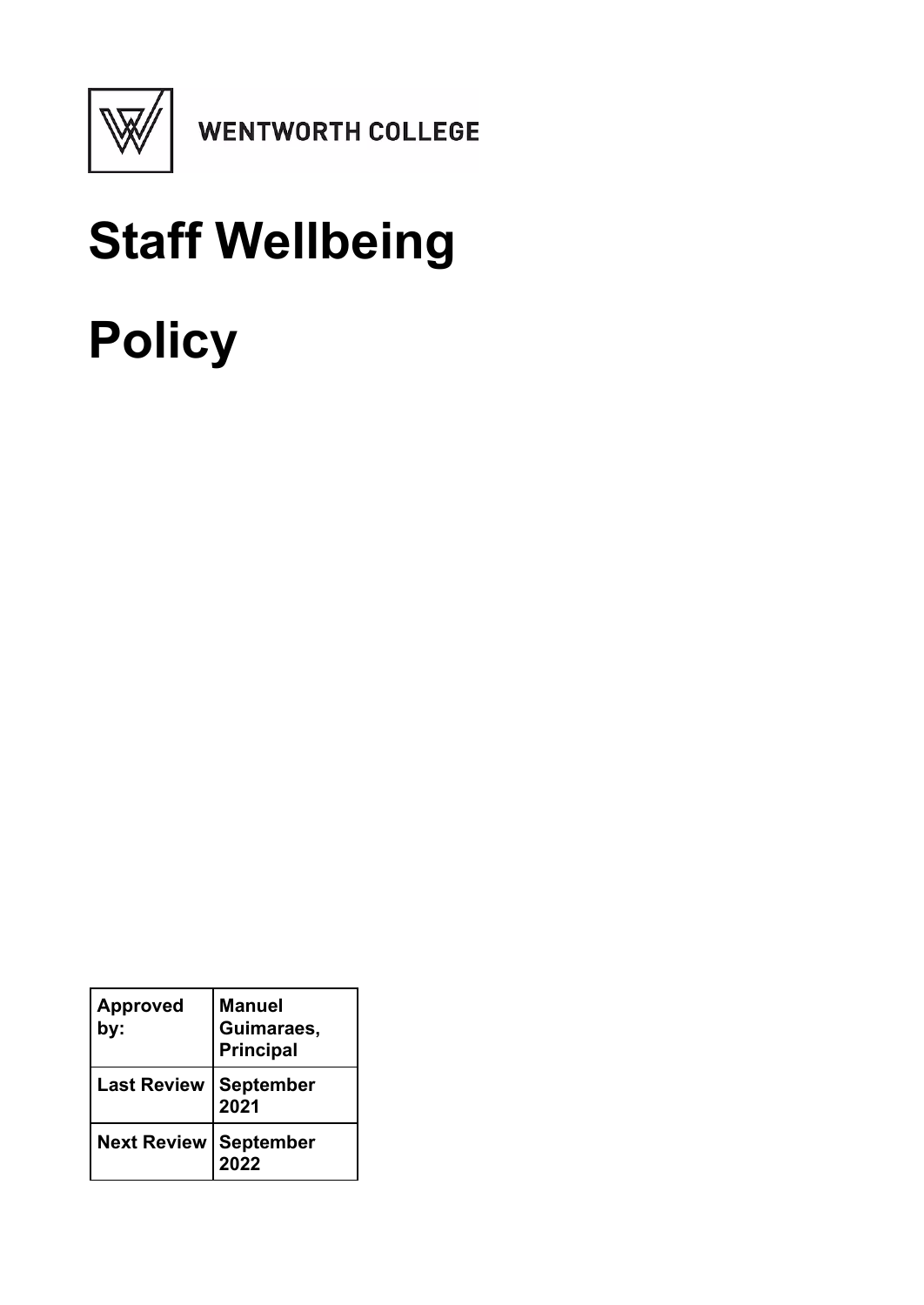## **1.Statement of intent:**

As with our pupils, we do not believe that staff wellbeing should be limited to an institutional, procedural or bureaucratic approach. Staff and pupil wellbeing are two sides of the same coin. Failing to create a working environment that prioritises staff wellbeing also jeopardises the wellbeing of the pupils they themselves are required to support.

The working environment should be open, democratic and, above all, supportive. Stress prevents individuals from being their best, it can lead to 'burnout', disengagement, more sick days, and put a strain on relationships in the workplace. A culture of openness, understanding, friendship and inclusivity is key. Wentworth staff are a team of warm, brilliant and talented individuals with a wealth of work, educational and life experience between them. They are encouraged to exchange problems and experiences in an environment free from the fear of normative judgement.

Sometimes individuals may wish to speak to the principal or Candice in confidence, both of whom operate an 'open door policy', and they are encouraged to do so. This, together with the amazing and ever growing 'wellbeing library', staff training and the fabulous content, resources and recommendations from Candice help to ensure that Wentworth is a healthy organisation from the inside out.

# **2. Responsibilities for implementing the Staff Wellbeing Policy**

#### **2.1 The Headteacher and the proprietor will:**

Support steps taken to develop a culture of cooperation, trust and mutual respect within the School.

Champion good management behaviours as set out in the competencies proven to prevent and reduce staff stress. and the establishment of a work ethos within the School. This should discourage assumptions about long term commitment to working hours of a kind likely to cause stress and which enables staff to maintain a reasonable "work life balance".

Promote effective communication and ensure that there are procedures in place for consulting and supporting staff on any changes in the School, to management structures and working arrangements at both a school wide and departmental / year group level.

#### **2.2 Candice will:**

Treat individuals reporting to her with consideration and take decisive action when issues are brought to her attention.

Ensure that there is good communication within the team and there are opportunities for individuals to raise concerns about their work, seeking advice from Manni or Jody at an early stage where concerns are raised.

Adhere to the competencies proven to prevent or reduce staff stress.

Regularly check in with staff, thank and encourage them and offer praise when it is due.

Take action in the interests of colleagues and students to manage the underperformance of any individual staff member.